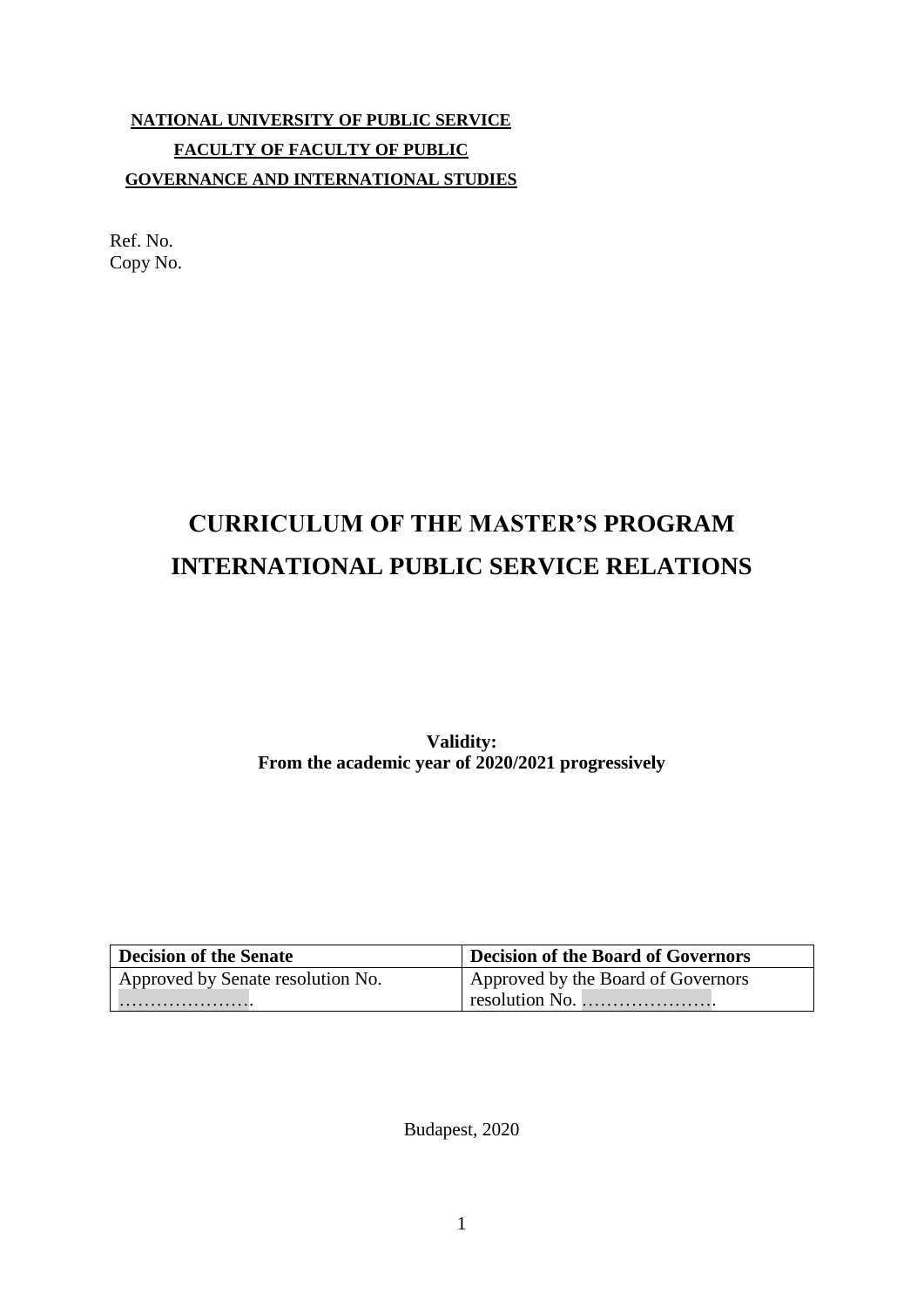### **Program director:** Erzsébet NAGYNÉ RÓZSA, professor, program director

#### **The following legislation and university regulations serve as the legal background for the curriculum:**

- 1. Act CCIV of 2011 on National Higher Education
- 2. Act CXXXII of 2011 on the National University of Public Service and on Public Administration, Law Enforcement and Military Higher Education
- 3. Government Decree No. 87/2011. (IV. 9.) on the implementation of certain provisions of the Act CXXXII of 2011
- 4. Government Decree No. 363/2011. (XII. 30.) on the implementation of certain provisions of Act CXXXII of 2011 on the National University of Public Service and on Public Administration, Law Enforcement and Military Higher Education
- 5. Government Decree No. 139/2015. (VI. 9.) on the Register of Qualifications in HE and on the Registering of New Qualifications (hereinafter: 139/2015. (VI. 9.) Gov Decree)
- 6. Government Decree No. 222/2019. (IX. 25.) on the register of qualifications in the field of science of public governance and the training and graduation requirements of the program;
- 7. NUPS Academic and Study Regulation
- 8. No. 26/2019. Rector's decision on program procedures

#### **Training authentication data**

| 8/2015. (04.28.)       |
|------------------------|
| NKE 65/2015. (IV. 29.) |
|                        |
| Mi1627                 |
|                        |
| MAB 2015/7/XI/15.      |
| FF/907-9/2015          |
|                        |
| <b>MSZKINT</b>         |
| 2015/2016 II. félév    |
|                        |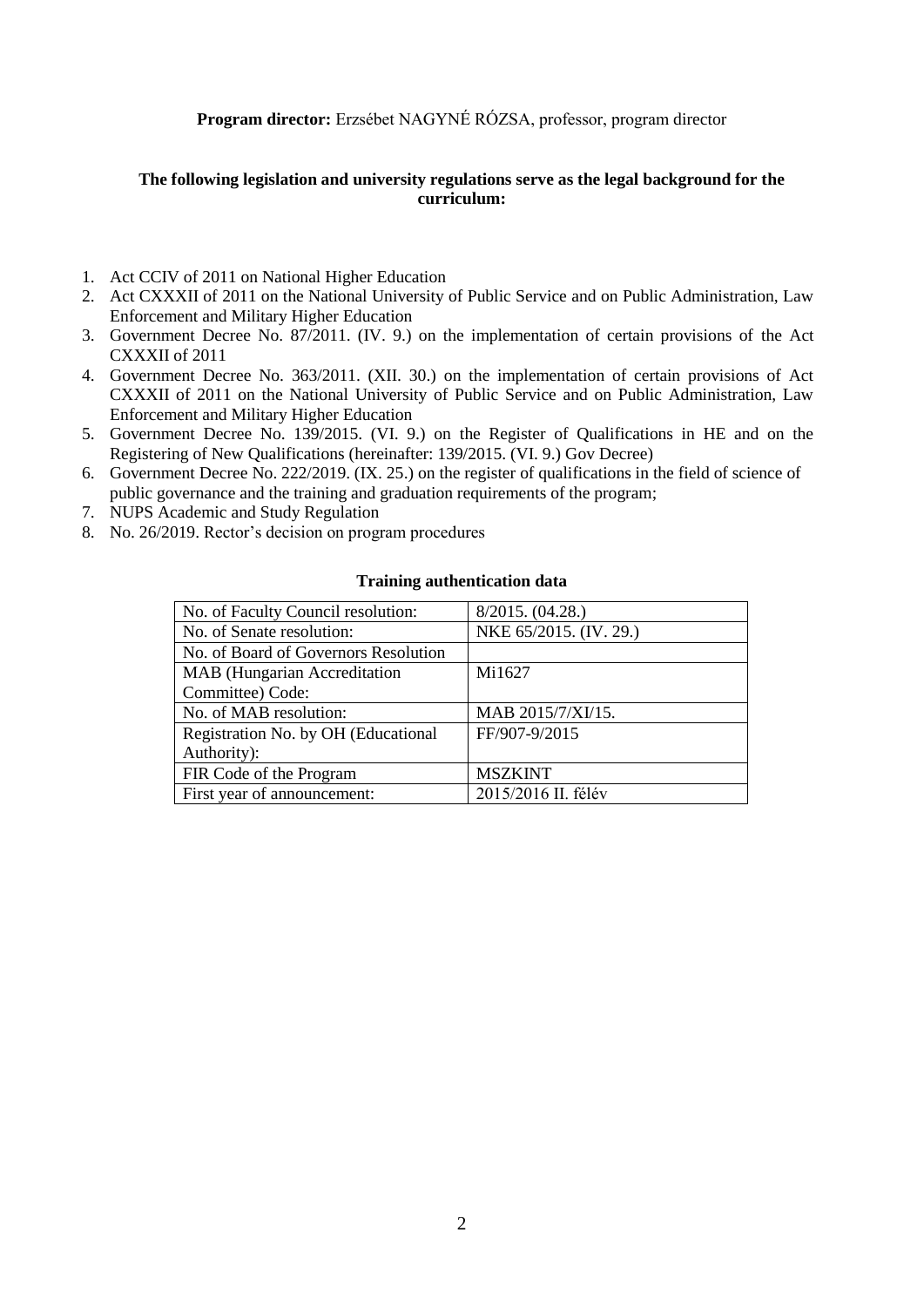### **Contents**

| 1.  |                                                                                      |    |
|-----|--------------------------------------------------------------------------------------|----|
| 2.  |                                                                                      |    |
| 3.  |                                                                                      |    |
| 4.  |                                                                                      |    |
| 5.  | Degree and qualification to be obtained in the program as specified in the diploma 4 |    |
| 6.  |                                                                                      |    |
| 7.  |                                                                                      |    |
| 8.  |                                                                                      |    |
| 9.  |                                                                                      |    |
| 10. |                                                                                      |    |
| 11. |                                                                                      |    |
| 12. |                                                                                      |    |
| 13. |                                                                                      |    |
| 14. |                                                                                      |    |
| 15. |                                                                                      |    |
|     |                                                                                      |    |
|     |                                                                                      |    |
|     |                                                                                      | 12 |
|     |                                                                                      |    |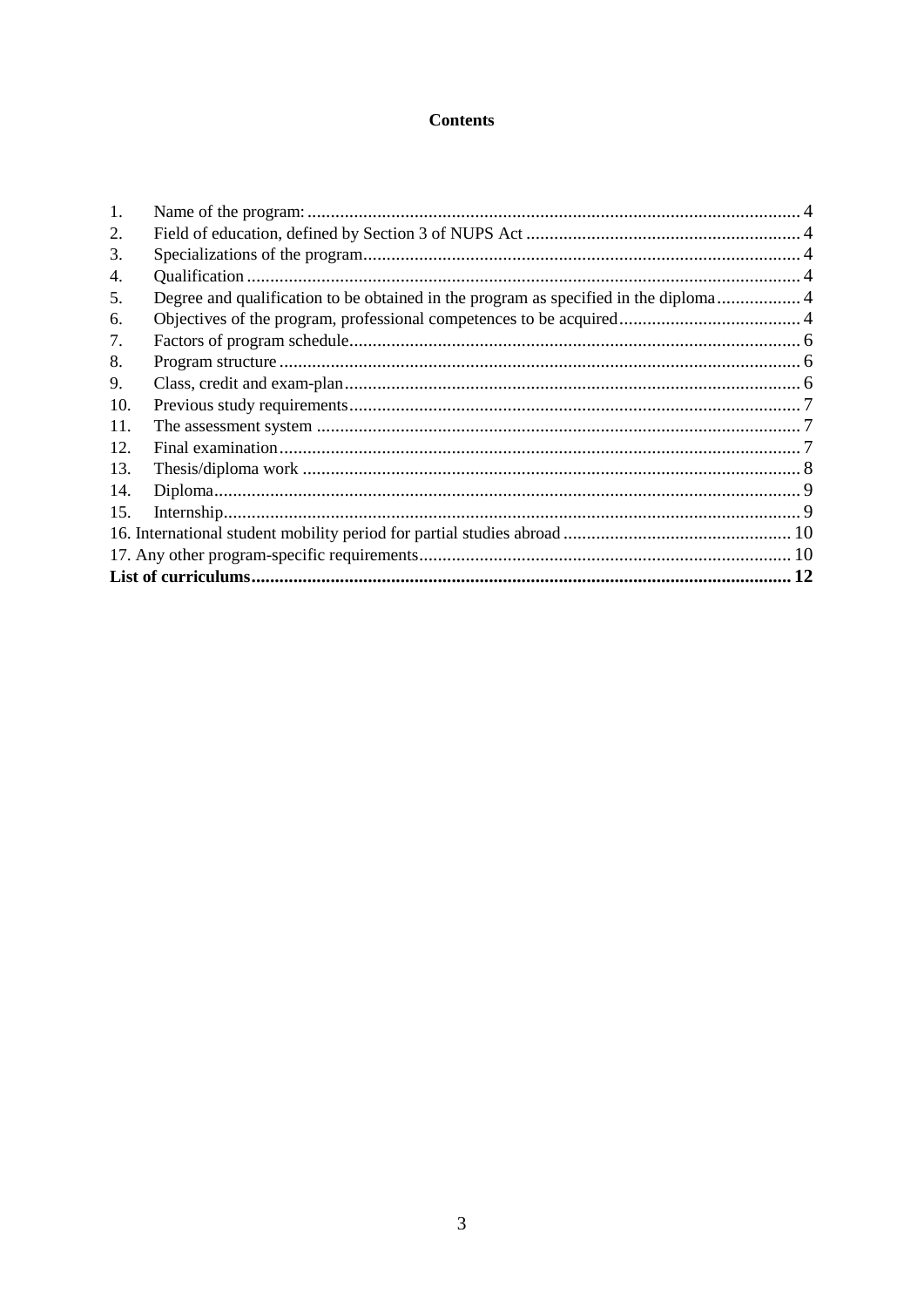<span id="page-3-0"></span>1. **Name of the program:** International Public Service Relations MA

#### <span id="page-3-1"></span>**2. Field of education, defined by Section 3 of NUPS Act**

science of public governance, international and European public service

#### <span id="page-3-2"></span>**3. Specializations of the program**

none

#### <span id="page-3-3"></span>**4. Qualification**

<span id="page-3-4"></span>master (magister; abbreviated: MA) level

#### **5. Degree and qualification to be obtained in the program as specified in the diploma**

<span id="page-3-5"></span>Qualification: master (magister; abbreviated: MA) level / Master's Degree

#### **6. Objectives of the program, professional competences to be acquired**

A képzés célja olyan szakértők képzése, akik megszerzett ismereteik birtokában képesek a nemzetközi és az európai uniós szervezeteknél, a hazai központi és helyi közigazgatásban, a külügyi, védelmi és rendvédelmi igazgatásban nemzetközi vonatkozású komplex feladatok ellátására. (The aim of the programme is to train experts capable of performing duties related to international relations in national and EU institutions, in the domestic central and regional public administration, in the foreign affairs, defence and law enforcement administration.)

#### **6.1.1. Az okleveles nemzetközi közszolgálati szakértő / The Expert in International Public Service**

#### *a)* **tudása** / is familiar with

- Ismeri a nemzetközi közszolgálati kapcsolatok jogi, gazdasági, politikai és történeti vonatkozásait (the historical, legal, economic and political aspects of international public service relations).

- Ismeri a nemzetközi jog összefüggéseit, a diplomáciai és konzuli kapcsolatok működési elveit és szabályait (the interrelations of international law, the principles and rules of diplomatic and consular relations).

- Ismeri a nemzetközi emberi jogi rezsim működését (the operation of the international human rights regime).

- Ismeri a nemzetközi kapcsolatok működésének regionális dimenzióit (the regional dimensions of the operation of international relations).

- Ismeri az Európai Unió politikáit, külkapcsolati rendszerét, illetve intézményi és jogrendszerét (the policies of the European Union as well as its foreign relations, institutional and legal sytem).

- Ismeri az Európai Unió kül- és biztonságpolitikáját és az Európai Unió globális szerepét (Common Foreign and Security Policy and the global role of the EU)

- Ismeri a válságkezelés nemzetközi és hazai rendszerét (the international and domestic systems of crisis management).

- Ismeri a biztonsági rendszer stratégiai tervezését és elemzését (the strategic planning and the analysis of the security system).

- Ismeri a rendészet és rendvédelem hazai és nemzetközi összefüggéseit (the domestic and international context of law enforcement and policing).

- Ismeri a közszolgálati rendszerek nemzetközi modelljeit (the international models of public administration).

- Ismeri a magyar állam és államigazgatás nemzetközi kapcsolatrendszerét (the international relations and public administration of the Hungarian State).

- Ismeri a magyar kül- és biztonságpolitikát, fejlődésének irányait (Hungarian foreign and security policies and their trends of development).

- Ismeri a nemzetközi politikai gazdaságtan kulcsfogalmait és összefüggéseit (the key concepts and context of international political economy).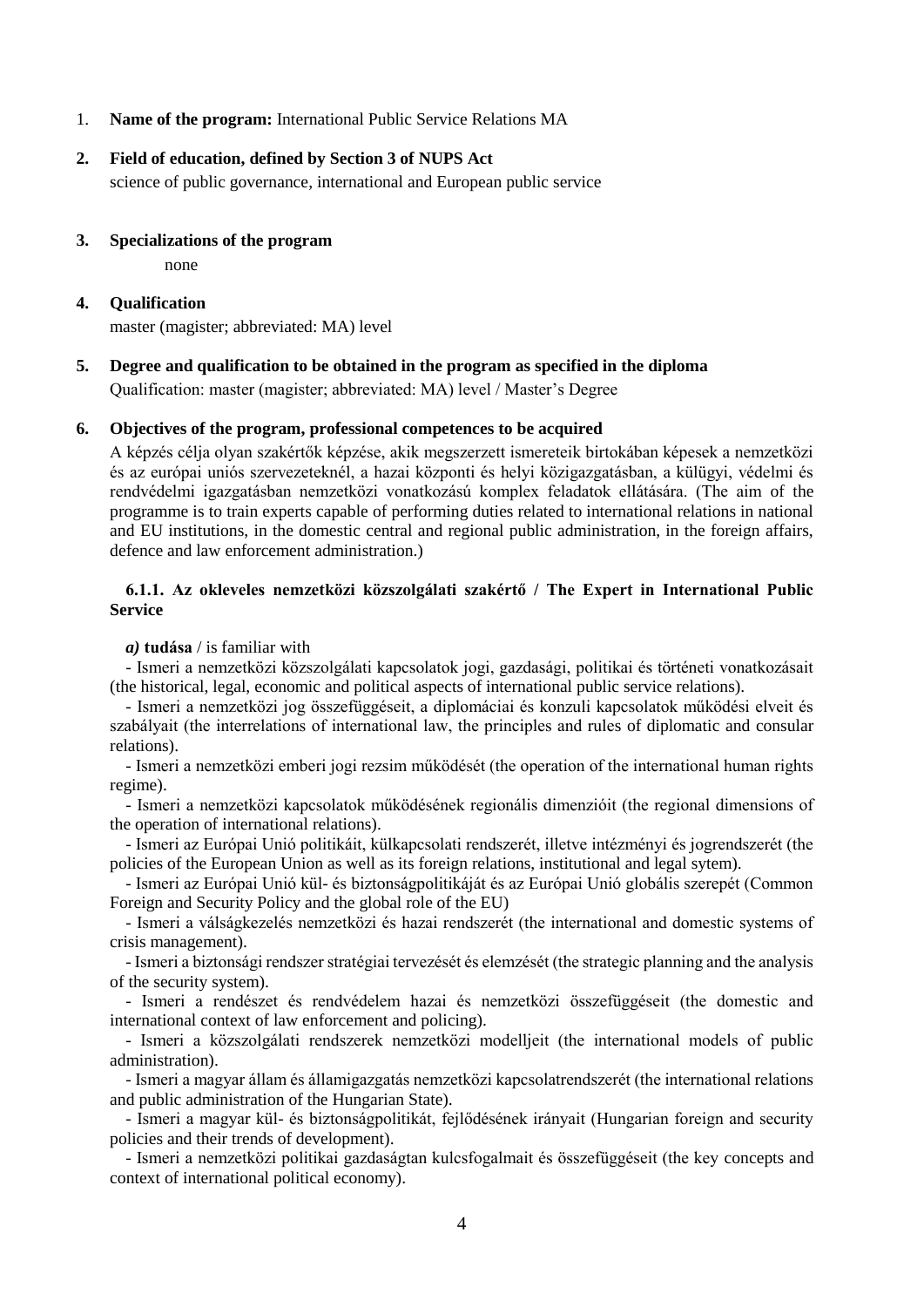- Mesterszinten ismeri a feladat ellátásához szükséges szaknyelvet (the professional vocabulary necessary for performing such duties).

#### *b)* **képességei /** is capable of

- Képes a nemzetközi, illetve európai integrációs és döntéshozatali folyamatok értelmezésére és formálására (interpreting and shaping international and European integration and decision-making processes).

- Képes a közszolgálat nemzetközi kapcsolataiban döntések előkészítésére és meghozatalára (preparing and making decisions in international public service relations).

- Képes az európai és a hazai közpolitikai és kodifikációs folyamatokban való közreműködésre (participating in domestic and European public policy and codification processes).

- Képes integrált ismeretek széleskörű alkalmazására a közigazgatási, rendészeti és honvédelmi komplex területeken (the widescale application of integrated knowledge in the complex areas of public administration, law enforcement and defence).

- Képes a nemzetközi szervezetek és intézmények tevékenységében való részvételre (participating in the work of international organisations and institutions).

- Képes a biztonságot fenyegető kihívások, veszélyek és kockázatok elemzésére és értékelésére (analysing and assessing security challenges, threats and risks).

- Képes konfliktushelyzetek kezelésére, eredményes tárgyalási és együttműködési technikák alkalmazására (managing conflict situations, using successful negotiation and cooperation techniques).

- Képes végrehajtó és irányító feladatkörök ellátására (fulfilling implementive and executive tasks).

- Kommunikációs és viselkedéskultúrára vonatkozó ismeretekkel rendelkezik (He/she has good communication skills, conduct and etiquette).

- Kapcsolatteremtő képességgel rendelkezik (as well as contact-building skills).

#### *c)* **attitűdje** / his/her personal attitude is characterized by

- Elkötelezett a közszolgálat iránt, képes felelősségteljes munkavégzésére és toleráns magatartás tanúsítására, továbbá mások véleményének tiszteletben tartása (the commitment to public service, responsible and tolerant behaviour, respect for the opinions of others).

- Komoly elemzőkészséggel, problémafelismerő és problémamegoldó készséggel rendelkezik (an ability to identify, analyse and solve problems).

- Információ-feldolgozási képességgel, módszertani tudatossággal rendelkezik (ability to process information, consciousness in methodology).

- Munkájában kezdeményező és döntéseit képes meghozni és azokért felelősséget vállal (a proactive stance, readiness to take personal responsibility, mature decision-making ability).

- Képes csoportban és egyénileg is munkát végezni (and the ability to work both in teams and individually).

#### *d)* **autonómiája és felelőssége** / autonomy and responsibility

- Legjobb tudása szerint, elkötelezetten szolgálja és képviseli az állami, illetve nemzetközi szervezetnél való munkavégzés esetén a szervezet céljait és érdekeit (He/she is committed to serving and representing the goals and interests of the international organisation or public service he/she works for).

- Minden szervezeti-intézményi tevékenysége során felelős módon latba veti tudását a minőségi munkavégzés érdekében (he/she interacts with expertise in all organisational and institutional activities).

- Felelősségteljesen építi fel szakmai karrierjét, és támogatja az általa irányított munkatársak szakmai életpályájának kibontakoztatását (builds up his/her professional career and supports the development of the career path of the staff he/she manages).

- Önállóan és felelősségteljesen vesz részt munkaszervezeti egységek létrehozásában és irányításában (he/she participates in the creation and management of work organisation units independently and with responsibility).

- Szakmai álláspontjának képviseletével bátran és felelősségteljesen vesz részt munkaszervezetének működtetésében, a szakmai koncepciók kidolgozásában, megvitatásában és megvalósításában (by representing his/her professional position, he/she responsibly participates in the operation of his/her work organisation, in the elaboration, discussion and implementation of professional concepts).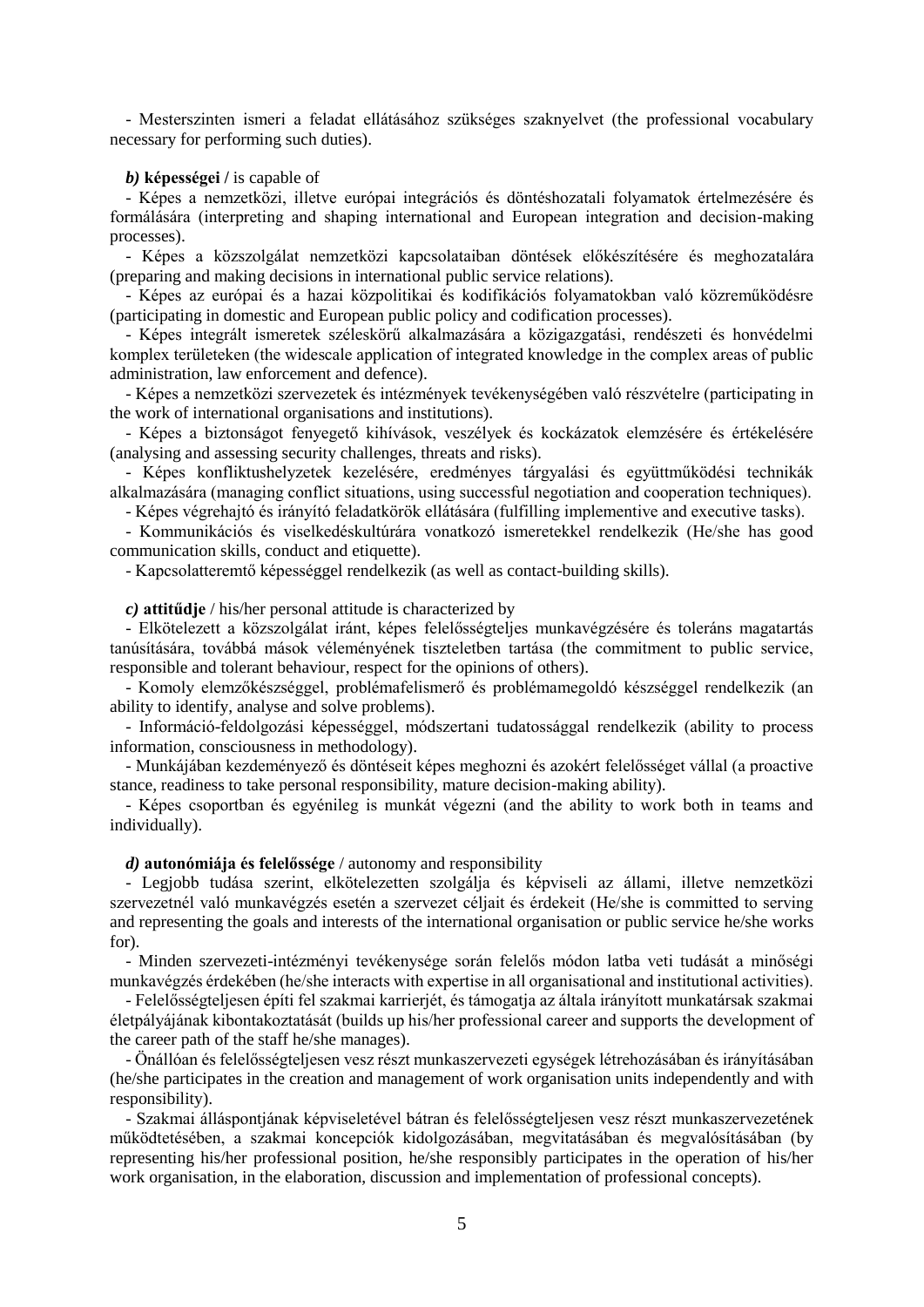#### <span id="page-5-0"></span>**7. Factors of program schedule**

Program length in semesters: 3 semester

#### **Detailed program schedule:**

| Number of credits necessary for obtaining                      |                                                                                                 |
|----------------------------------------------------------------|-------------------------------------------------------------------------------------------------|
| the degree                                                     | 90 credits                                                                                      |
| Students' study hours in total                                 | 2700                                                                                            |
| Student workload in credits per semester:                      | 30 credits on average                                                                           |
| Number of classes per semester for full-time<br>students:      | 289 classes on average                                                                          |
| Number of weekly classes on average for<br>full-time students: | 20,6 classes on average, out of which the<br>number of classes with credits on average:<br>16,6 |
| Number of classes per semester for part-                       | 83,66 classes on average                                                                        |
| time students:                                                 |                                                                                                 |
| Length of internship:                                          | 80 hour                                                                                         |

#### <span id="page-5-1"></span>**8. Program structure**

#### *8.1. related disciplines, professional fields upon which the qualification is based:*

- nemzetközi és fejlődéstanulmányok/international and development studies 15-30 kredit/ECTS,
- állam- és jogtudományok/state and law studies 10-30 kredit/ECTS,
- hadtudomány/military science 5-20 kredit/ECTS,
- gazdaságtudomány/economic science 3-9 kredit/ECTS,
- politikatudomány/political science 2-8 kredit/ECTS,
- műszaki tudományok/technical science 2-6 kredit/ECTS.

#### *8.2. thesis/diploma work credits:* 4 credit

*8.3. minimum credit for practical training outside the university:* 8 credit *8.4 minimum credit for elective courses:* 6 credit

#### <span id="page-5-2"></span>**9. Class, credit and exam-plan**

The class, credit and exam-plan contains the following information scheduled in terms of each subject (compulsory curricular activities – hereinafter together: subject):

- a) Neptun code of subjects,
- b) type of subject (compulsory, mandatorily selected, elective, compulsory curricular activity),
- c) semester(s) the subject is offered,
- d) number of lessons per week and semester, or semester as per the type of subject,
- e) credit value of the subject,
- f) type of performance assessment;
- g) the department and lecturer responsible for the subject.

Types of lessons and their abbreviations:

- lecture: L
- seminar: S
- practice: P
- e-seminar: ES

The class, credit and exam-plan is included in Annex 1.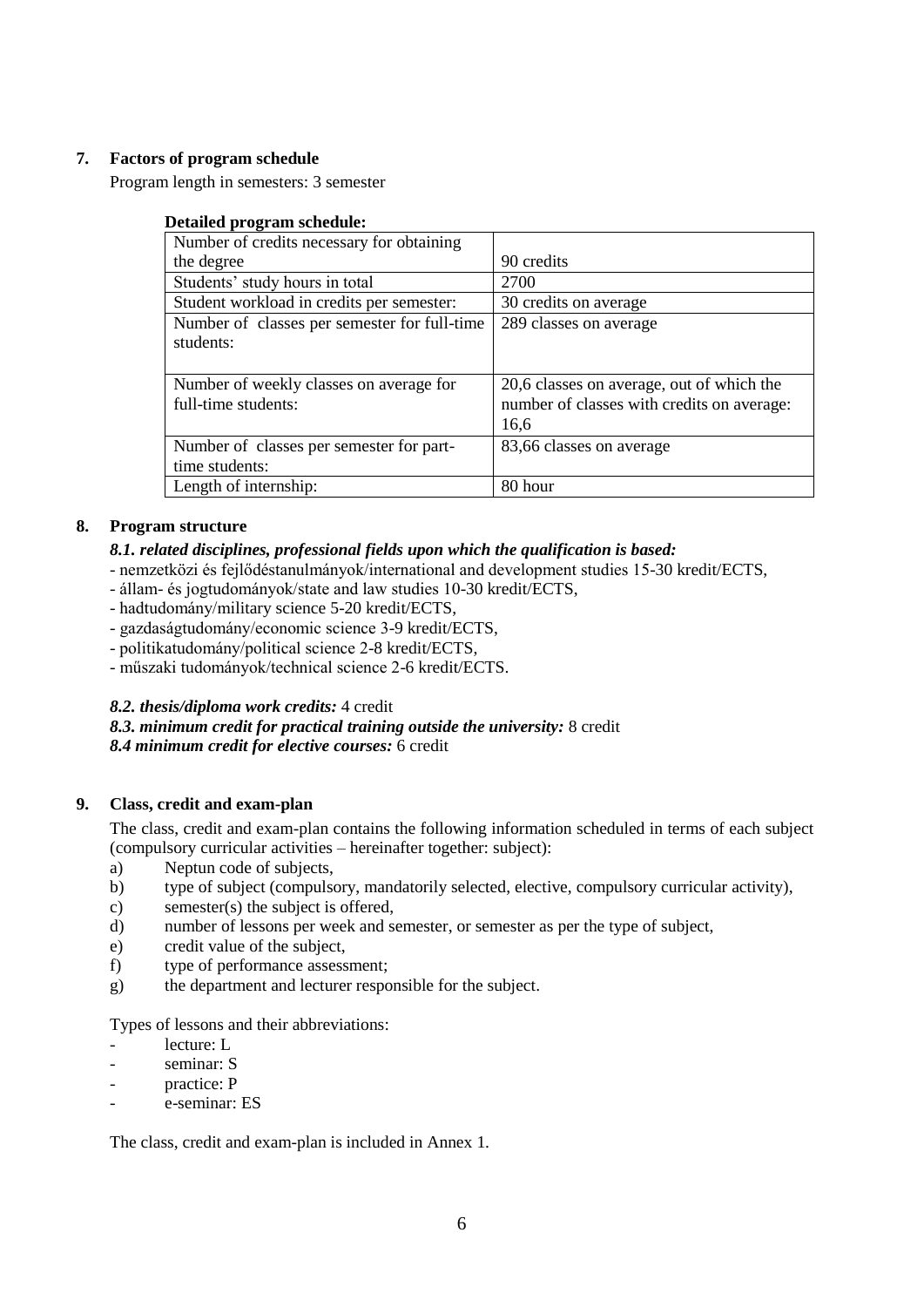#### <span id="page-6-0"></span>**10. Previous study requirements**

The curriculum defines previous or simultaneous study requirements of subjects (Previous study requirements).

<span id="page-6-1"></span>Previous study requirements are included in Annex 2.

#### **11. The assessment system**

Assessment can be carried out:

a) in the study period on the lessons in oral or written form by written (in-class) tests, home assignments or practical tasks as a mid-term mark;

- b) by exams in the exam period;
- c) by a mid-term mark and exam mark together.

In case of compulsory curricular activities without credits the requirement can solely be the lecturer's signature.

Students finish their studies by taking the final examination. The final examination is to check and assess the knowledge, skills and abilities necessary for obtaining the diploma when students also have to prove they can apply their knowledge in practice.

Abbreviations of types of assessment:

- mid-term mark: MTM/ mid-term mark (((final exam subject ((MDM(F))
- term mark: TM / term mark  $(((final exam subject ((TM(F)))$
- exam: E/ exam (((final exam subject ((E(F))
- $exam$  (three-scale)  $(E3)$
- preliminary exam (PE)
- comprehensive exam (CE)
- complex exam (CXE)
- final examination (FE)

Detailed rules on assessment are defined by:

- the curriculums of subjects being part of the present curriculum, and

- Point 12 of the present section

based on the relevant regulations and the Academic and Examination Regulations.

#### <span id="page-6-2"></span>**12. Final examination**

#### *12.1. Preconditions for starting the final examination:*

- obtaining the pre-degree certificate: the university issues a pre-degree certificate for students who have completed the study and exam requirements set in the curriculum (excluding the language exam requirements and the thesis/diploma work), the internship and acquired the necessary credits; the predegree certificate states that the student has fulfilled all the necessary study and exam criteria without qualification or assessment.

- thesis/diploma work already being evaluated.

#### *12.2. Parts of the final examination*

#### *12.2.1. The preconditions of starting the final exam*

Obtaining the final certificate (absolutorium), collecting at least 90 credit points;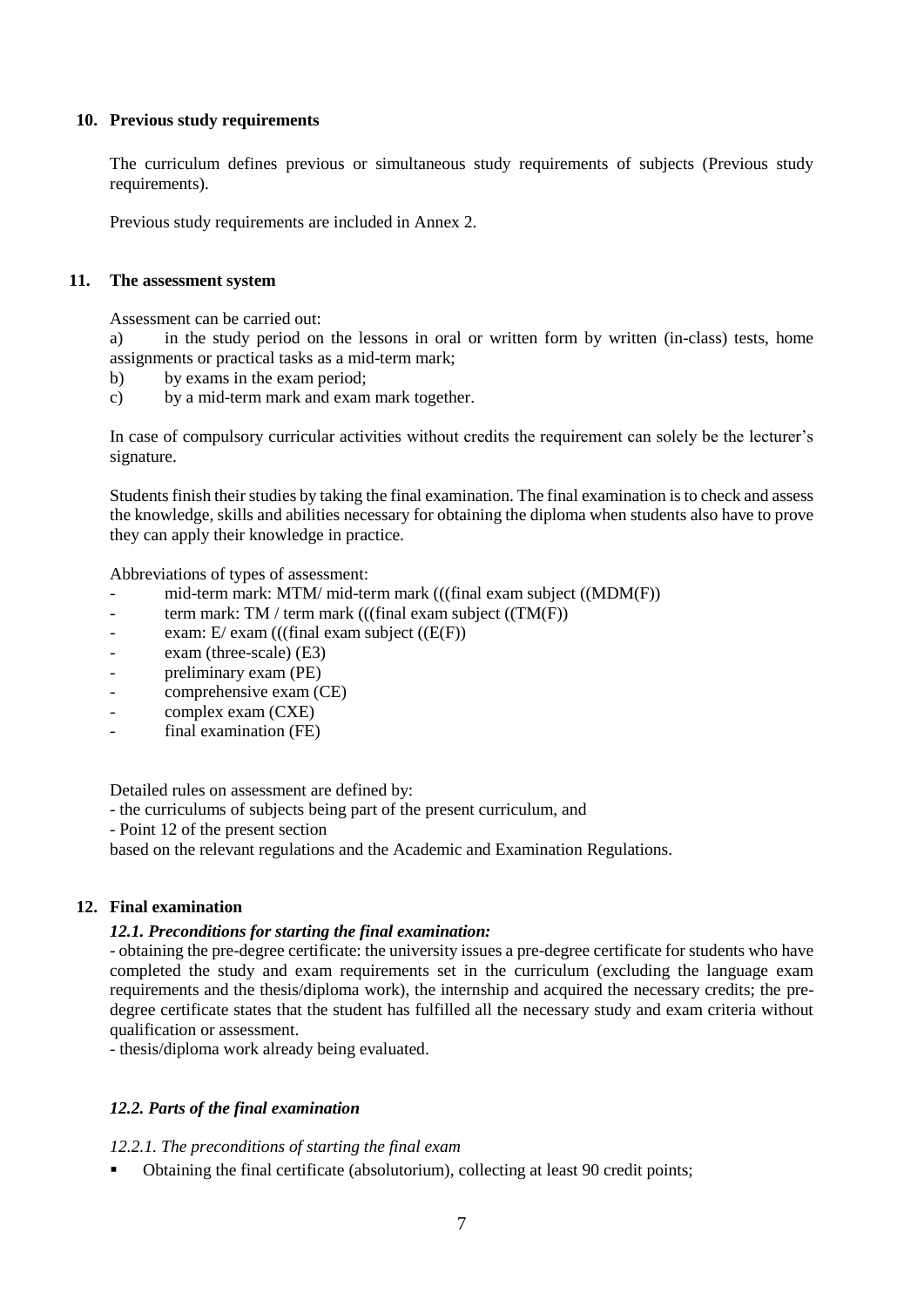- Successful completion of the professional practice;
- Preparing the diploma work held by the tutor suitable for assessment and submitted for defense.

#### *12.2.2. Parts of the final exam*

- Defending the diploma work,
- Oral exam of the course-units specified in point 12.2.3,
- Defending the diploma work successfully is a precondition of commencing the oral final exam.

#### *12.2.3. Final exam course-units*

| Course code          | Course name                                         | Credit |
|----------------------|-----------------------------------------------------|--------|
| INITE <sub>211</sub> | International Organisations – Law and Policy-making |        |
| INITE <sub>212</sub> | International political economy                     |        |
| INITE <sub>221</sub> | <b>Regional Security Challenges</b>                 |        |
| INITE <sub>223</sub> | <b>EU Sectoral Policies</b>                         |        |
| INITE <sub>226</sub> | EU Common Foreign and Security Policy (CFSP)        |        |
|                      | Final exam course-units' credits in total:          |        |

#### *12.3 The result of the final examination*

The result of the final exam, based on the NUPS Regulations on Studies and Exams, is the simple average of the diploma work's mark and the oral final exam's mark as follows:

#### $FE = (DW + OFE)/2$

Failure to pass any any part on any element will result in the failure of the final exam. Each element of the final exam must be awarded a separate grade. Unless otherwise stated, the calculation method specified in Article 54 (3) of the NUPS Regulations on Studies and Exams may be incorporated.

#### <span id="page-7-0"></span>**13. Thesis/diploma work**

Students pursuing studies in the Master training programme shall write a degree thesis following the guidelines set forth by the training and graduation requirements.

The thesis is a creative paper carried out individually in possession of the knowledge acquired through program, which may be elaborated in the course of a semester with the guidance of a supervisor or consultant. By completing the thesis, the candidate may prove that he/she has gained sufficient proficiency in the practical use of the training material to synthesise outcomes and find creative solutions to tasks related to his/her field, and is able to carry out work tasks individually using skills and competences relevant to his/her qualifications.

Students may earn 4 credits for the completion of the thesis course. The submission and defence of the thesis is not a prerequisite for taking the final examination.

Topics may be selected through the Neptun educational administration system between 16th September – 15th October in the case of the summer final-examination period, and between 1st March – 15th April in the case of the winter final-examination period.

The student shall have to consult the supervisor/consultant at least three times during the preparation of the paper, which has to be verified by signatures. The paper shall have to be assessed and checked with plagiarism detection software. Only theses that have been checked may be defended.

The completed thesis shall be submitted through the Neptun educational administration system by 30th April in the case of the summer final-examination period, and by 30th November in the case of the winter final-examination period. The submission of the thesis shall be valid if the student submits (uploads) his/her approved thesis by this time, accompanied by the documents specified in Chapter VII of Appendix No. 5 of the Academic and Examination Regulations.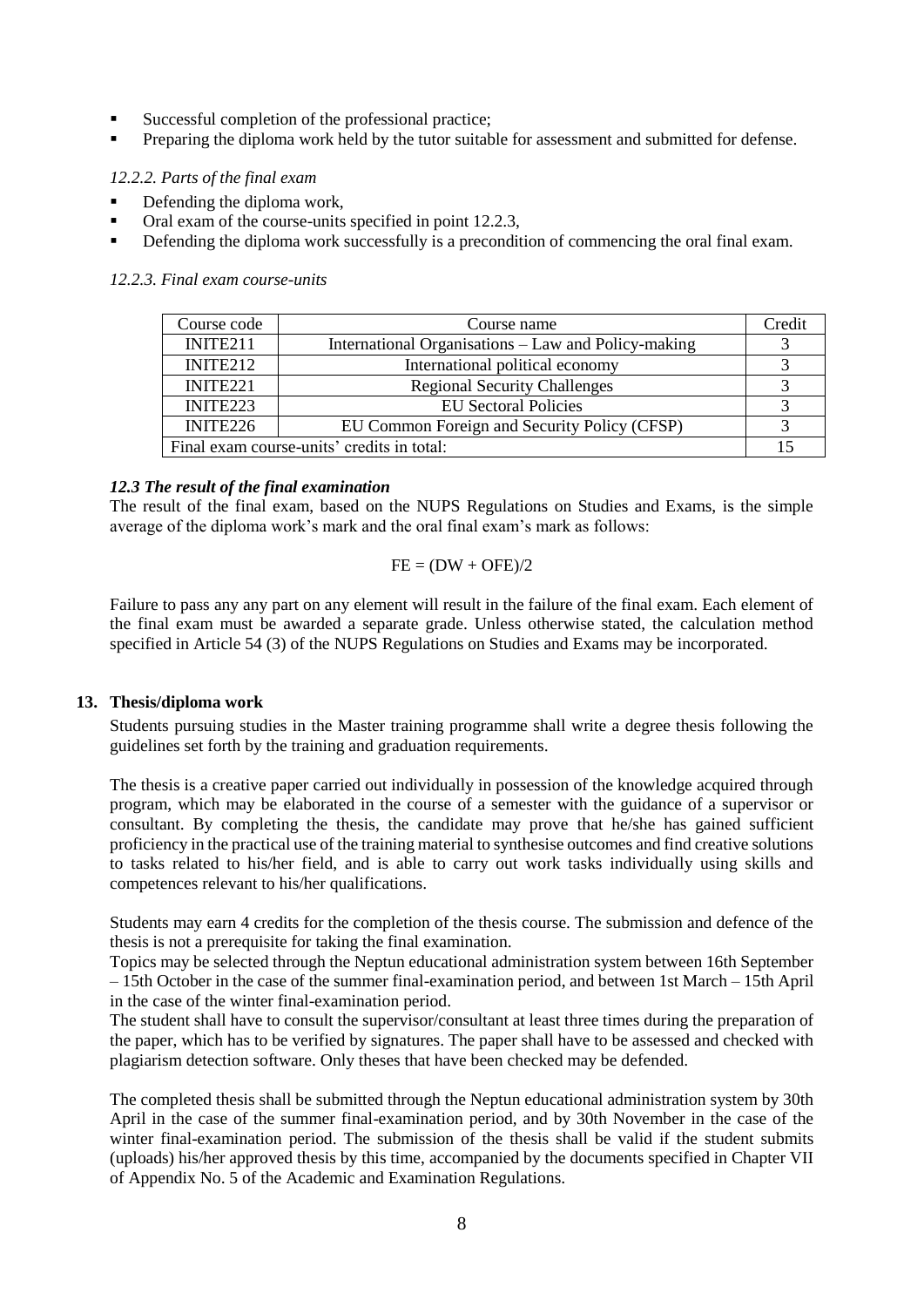The credit value of the thesis/diploma work: 4 credit

Thesis course:

- ÁIPUSMDM001, Degree Thesis, 4 credits

The preparation, content- and form-related requirements of the thesis/diploma work are defined in the Academic and Study Regulations.

#### <span id="page-8-0"></span>**14. Diploma**

#### *14.1. Conditions for receiving the diploma*

- successful final examination, and
- completing the language exam requirements of the program set in the training and graduation requirements: The graduate should be in possession of a C1 complex proficiency certificate in English language or a certificate of equal value.

#### *14.2. Determining the grade of the diploma*

Detailed regulations on assessing the grade of the diploma.

In lieu of a different regulation the calculation in Section 56. § (3)-(5) of the Academic and Study Regulations may prevail:

*"(3)* The Diploma grade, unless the course curriculum provides otherwise, shall consist of the simple average of the following:

*a) the grade for the defence of the thesis/diploma work;* 

*b) the grade for the oral part of the final examination (in the case of a multi-module examination the rounded average of the grades given for integer elements);* 

*c) the grade for the final practical exam (if applicable);* 

*d) the (two-decimal) average of the academic average of completed semesters::*

 $(Th + Fe + Pr + ((A1 + ... + An) / n) / 4)$ 

*If the final exam has no practical elements included:*

$$
(Th + Fe + ((AI + ... + An)/n)/3
$$

*(4) The degree classification shall be based on the following limits taking into account the value calculated with the use of the above method:*

*- outstanding, if the average is 5.00;*

*- excellent, if the average is: 4.51 to 4.99;*

*- good, if the average is: 3.51 to 4.50;*

*- satisfactory, if the average is: 2.51 to 3.50;*

*- pass if the average is 2.00 to 2.50;.*

*(5) The student with an outstanding diploma grade shall graduate with outstanding result. Those with excellent diploma qualifications and a minimum of 4.51 examination and practice average shall also graduate with outstanding results."*

#### <span id="page-8-1"></span>**15. Internship**

Students shall be required to participate in professional internship, the duration of which shall be at least 80 hours. Participating in an internship being part of the training and graduation requirements of the curriculum, students who fail to complete one cannot register for the final examination.

An internship is a learning process that makes an impact on students' learning and career goals. During an internship, students learn about the structure, operating procedures, embeddedness and day-to-day work processes of the given organization. The purpose of the internship is for students to apply and deepen the theoretical and practical knowledge acquired during the training through work experience. To complete the course students shall compile a brief summary about their experience and tasks they have completed, which shall be attached to the internship-completion form signed by the head of the educational unit or the supervisor of the internship.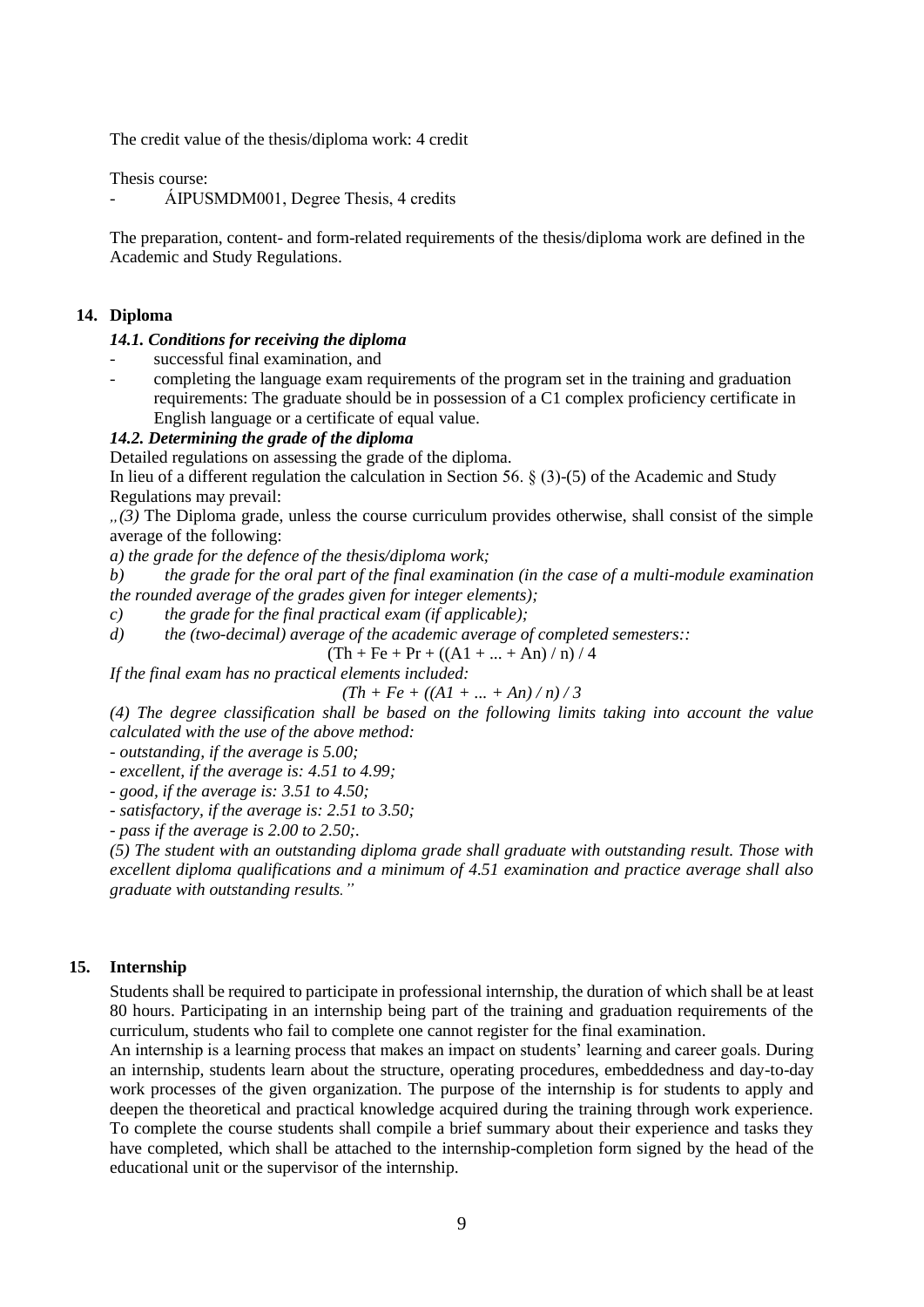Internships may be completed in organizations that have signed a cooperation agreement with the university. The student and the selected organization shall enter into a cooperation agreement – or a student employment contract where necessary. Had the university signed a cooperation agreement with the selected organization prior to the internship, the submission of an internship agreement signed by the representative of the organization to the vocational training administrator shall suffice.

The completion of the internship shall be documented by registering for the subject "Internship" and by returning the properly completed internship-completion form. An internship certificate shall be awarded upon the completion of the internship including a detailed assessment that shall be submitted to the Faculty Administration. Based on the decision of the organization hosting the internship a work log may be used.

Internship course:

- ÁIPUSMSZGY001, Professional practical training, 8 credits

#### <span id="page-9-0"></span>**16. International student mobility period for partial studies abroad**

The Erasmus+ Programme provides students engaged in Bachelor or Master training with a possibility to gain an academic mobility or internship scholarship. Academic mobility enables scholarship recipients to spend a semester studying at a partner institution of the university, and to transfer credits for courses undertaken there to their studies in Hungary. The so-called exchange programme allows students to pursue studies at a given institute free of charge.

Applicants can travel to EU member states, or to Iceland, Liechtenstein, Norway, Turkey and Macedonia, and conduct studies at an institution in an international inter-institutional agreement with the university. Other partner institutions (outside Europe) are available through the International Credit Mobility Programme in Israel, Kazakhstan and China.

Students with a high grade point average can apply for a grant provided by the Campus Mundi Programme to conduct partial studies abroad for a semester.

The number of bilateral inter-institutional agreements has been steadily increasing. Due to the training objectives, the Faculty encourages students to partake in international mobility programmes. Students conducting studies abroad shall be authorized for a reduced course load; furthermore, the Credit Transfer and Validation Committee recognizes a broad range of subjects completed abroad as equivalents of compulsory or elective subjects.

Due to the structure of the training, Term 2 and Term 3 are the most suitable for pursuing studies abroad.

#### <span id="page-9-1"></span>**17. Any other program-specific requirements**

#### *17.1. Compulsory curricular activities*

*Special foreign language training 1. and Special foreign language training 2.*

#### *17.2. Conditions for obtaining missing credits necessary for entering a master program*

**17.2.1.** The training programs accepted as previous studies when entering the Master's program:

- Programs accepted for entry without further conditions: International Public Administration BA, International Relations BA, International Business Economics, Political Science BA, Social Sciences BA, Public Administration Manager BA, furthermore Degree courses acknowledged without further precondition: degree obtained in any college or university degree course at BA or MA level at the National University of Public Service or any of its legal predecessors.
- The bachelor's programs that can be taken into account with priority for the entry by completing the credits specified in point 17.2.2.: Public Service BA.
- Any bachelor's programs can be taken into account for the entry by completing the credits specified in point 17.2.2. as well as programs classified by the LXXX law on higher education, which is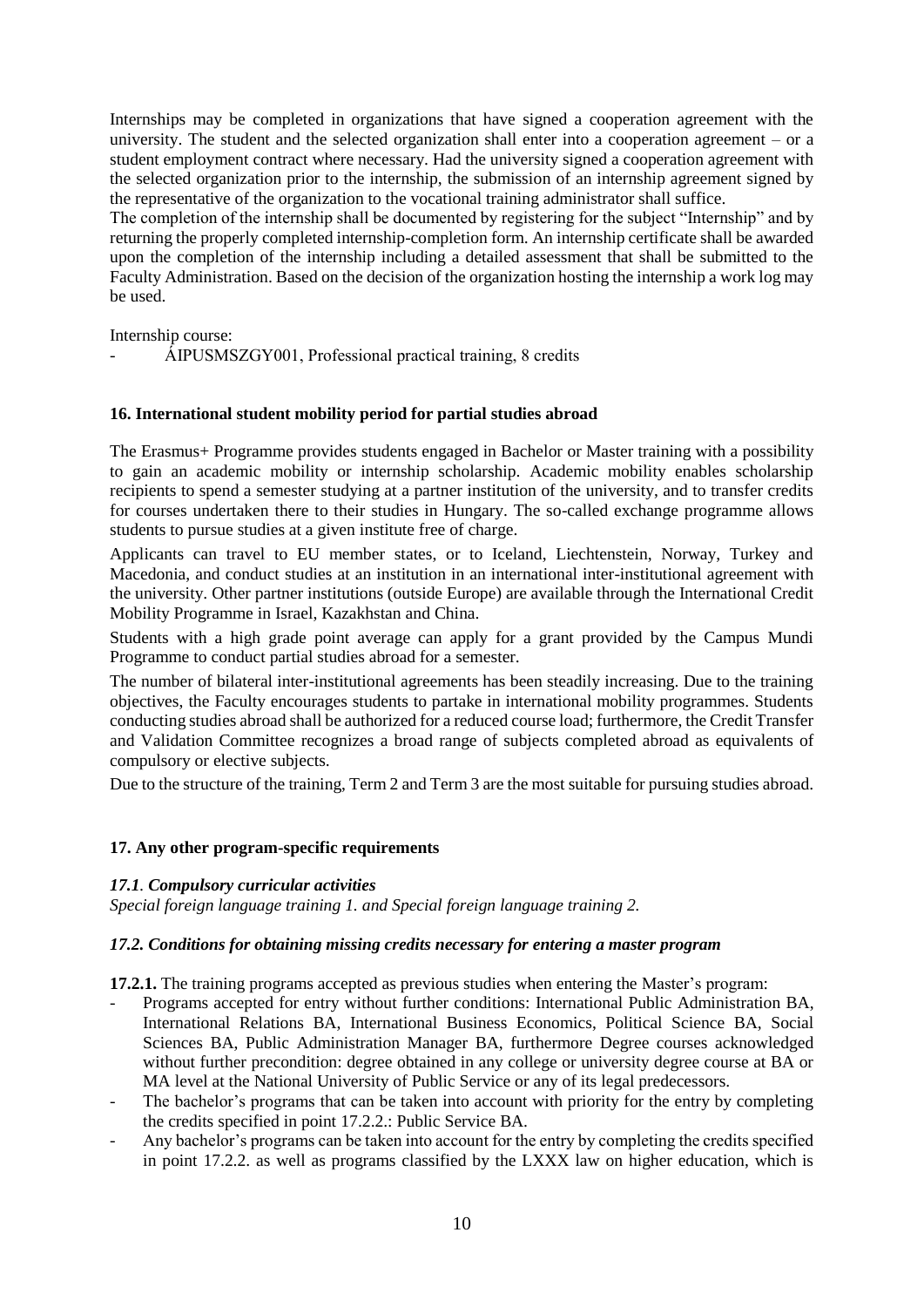accepted by the Credit Transfer Committee of the higher institution upon comparing fields of knowledge.

**17.2.2.** Minimum requirements for entry to the master's program for those having diplomas specified under point 17.4.1:

At least 30 ECTS should be acknowledgeable for the student on the basis of his or her earlier studies in the following knowledge fields):

- State and Jurisprudence,
- Economics,
- Military and Law Enforcement Sciences,
- Communication and Media Sciences,
- Public Administration,
- International Relations,
- Political Science,
- Sociology,
- History.

The minimum requirement for students who wish to join the program is 30 ECTS in the above mentioned fields of knowledge. A minimum of one-year practice in public administration/public service can be acknowledged with 5 ECTS.

*17.3. Requirements of attendance, acceptable absence, opportunity for compensating for missed classes:*

2020, Budapest

Erzsébet NAGYNÉ RÓZSA, PhD professor program director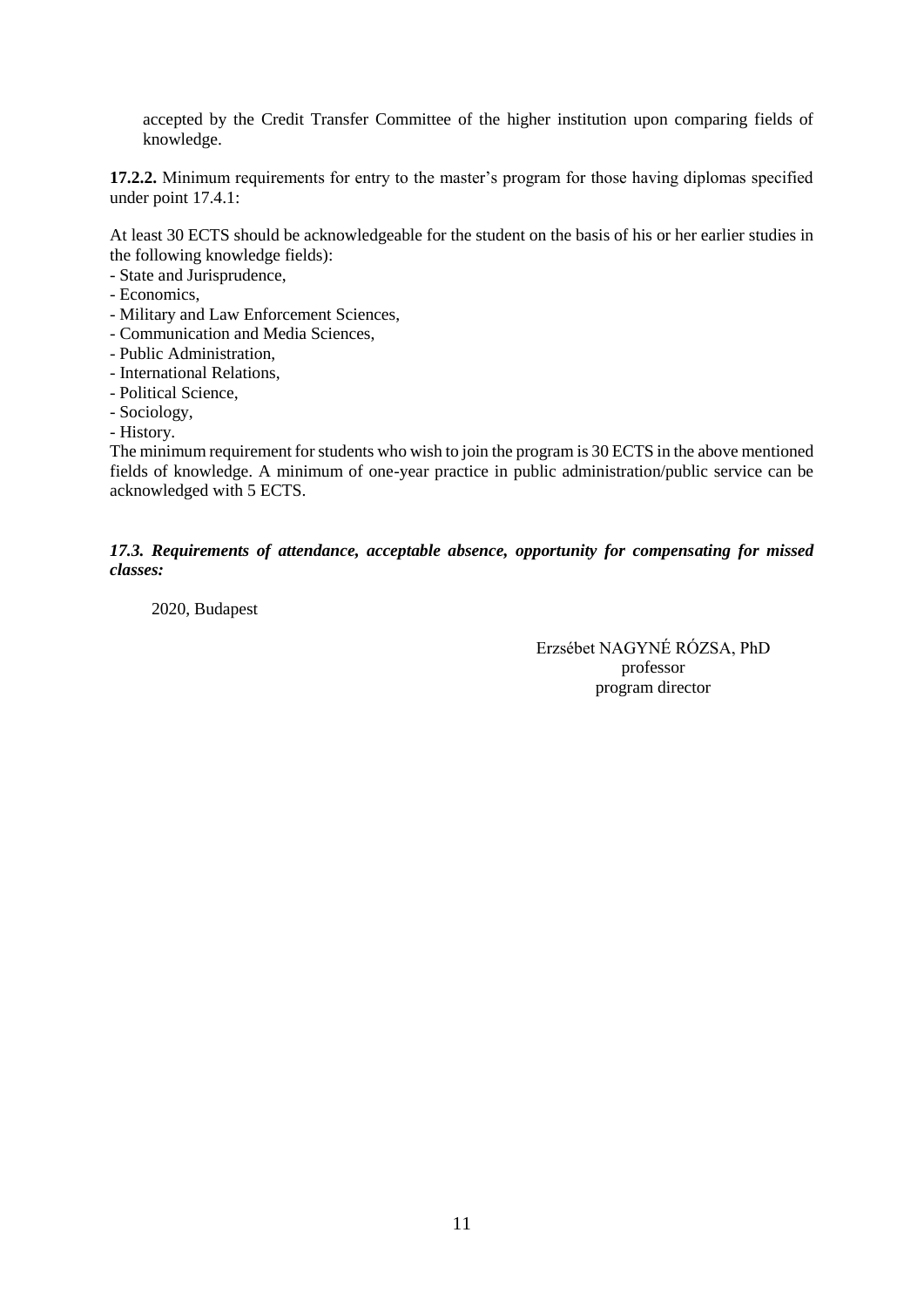### **List of curriculums**

### <span id="page-11-0"></span>**I. Core studies**

| <b>Course code</b>  | <b>Course name</b>                                                       |
|---------------------|--------------------------------------------------------------------------|
| ÁAÖKTM05            | Comparative Public Law                                                   |
| ÁKNGTE02            | Economic and Monetary Integration                                        |
| HKÖMTM920           | Employment of Armed Forces, Cooperative and Collective Efforts           |
| HHKNBTTE02          | EU Common Foreign and Security Policy (CFSP)                             |
| ÁEUTTE01            | <b>EU Sectoral Policies</b>                                              |
| ÁEKMTE01            | European Institutions - Law and Decision making                          |
| ÁKKTM41             | Good Governance – International Dimensions                               |
| RNETM01             | International and European Law Enforcement Cooperation                   |
| ÁNJTE <sub>06</sub> | <b>International Criminal Law</b>                                        |
| ÁNJTE <sub>02</sub> | <b>International Law</b>                                                 |
| ÁNJTE01             | International Organisations - Law and Policy-making                      |
| ÁKNGTE01            | International political economy                                          |
| ÁNJTE <sub>04</sub> | <b>International Protection of Human Rights</b>                          |
| <b>ÁNJTE03</b>      | Law of Diplomatic Relations                                              |
| ÁNKDE02             | Migration as a Security Challenge                                        |
| ÁKTKM01             | <b>Negotiation Skills</b>                                                |
| ÁTKTMO01            | Organizational & Leadership Communication                                |
| ESVKKE01            | <b>Regional Security Challenges</b>                                      |
| ÁNKDE01             | <b>Regional Studies</b>                                                  |
| ÁTKTMO02            | Regulatory aspects of online communication                               |
| HHKNBTTE03          | The European Union as a Global Player in International Crisis Situations |
| ÁNJTE <sub>05</sub> | Use of Force and International Law                                       |
| HNBTTBA18           | <b>Visegrad Studies</b>                                                  |

# **II. Thesis/diploma work**

| Course code | <b>Course name</b> |
|-------------|--------------------|
| AIPUSMDM001 | Degree Thesis      |

### **III. Internship**

| <b>Course code</b><br><b>Course name</b> |
|------------------------------------------|
|------------------------------------------|